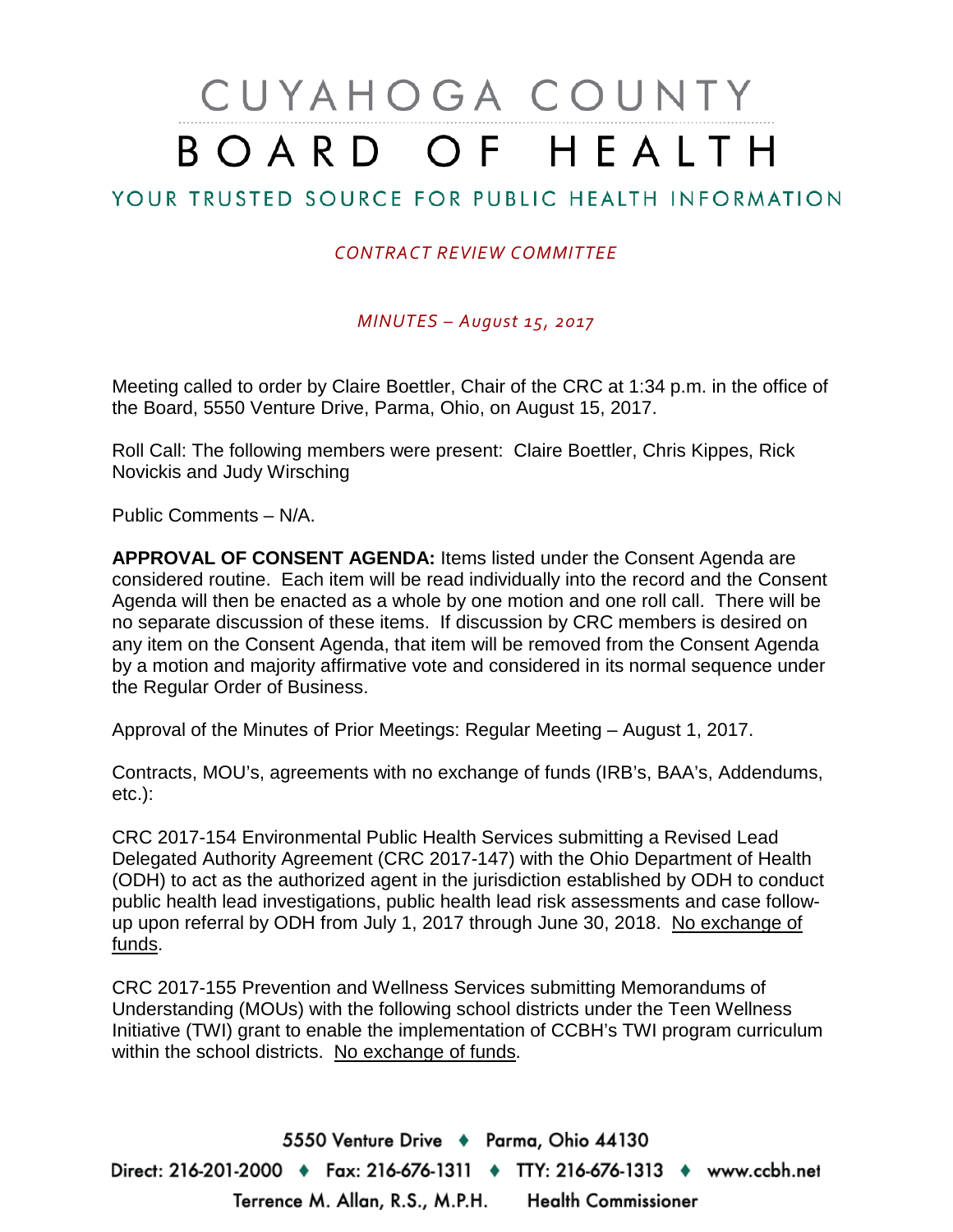| Cleveland Heights-University Heights City School District | 8/1/2017 - 6/30/2020  |
|-----------------------------------------------------------|-----------------------|
| <b>Euclid City School District</b>                        | 8/1/2017 - 12/31/2018 |

It was moved by Chris Kippes, seconded by Rick Novickis, that the consent agenda,

including the minutes of the August 1, 2017 Regular CRC meeting be approved.

The Secretary called the roll:

Ayes: Claire Boettler, Chris Kippes, Rick Novickis and Judy Wirsching

#### **CONTRACTS AND AWARDS:**

Tabled Items

None

New Items For Review

Bid/Quote Openings ≥ \$25,000.00

None

Bid/Quote Openings < \$25,000.00

Lead program Bid Opening presented by: La'Keisha James

It was moved by Judy Wirsching, seconded by Rick Novickis that the following quote

(CRC 2017-156) for 21851 Ball Ave., Euclid, Ohio 44123 be accepted as the lowest

and best, and a contract be awarded to Paragon CMS in the amount of \$6,450.00 (ref.

enclosed).

The Secretary called the roll:

Ayes: Claire Boettler, Chris Kippes, Rick Novickis and Judy Wirsching

It was moved by Rick Novickis, seconded by Claire Boettler that the following quote (CRC 2017-157) for 1843 Knowles Ave., East Cleveland, Ohio 44112 be accepted as the lowest and best, and a contract be awarded to Paragon CMS in the amount of \$24,723.00 (ref. enclosed). There was a lengthy discussion comparing the two bids and the discrepancy between the bids. In the end, Paragon was selected due to its bid being lowest and best as the bid saved the homeowner match approximately \$6,000.00.

The Secretary called the roll: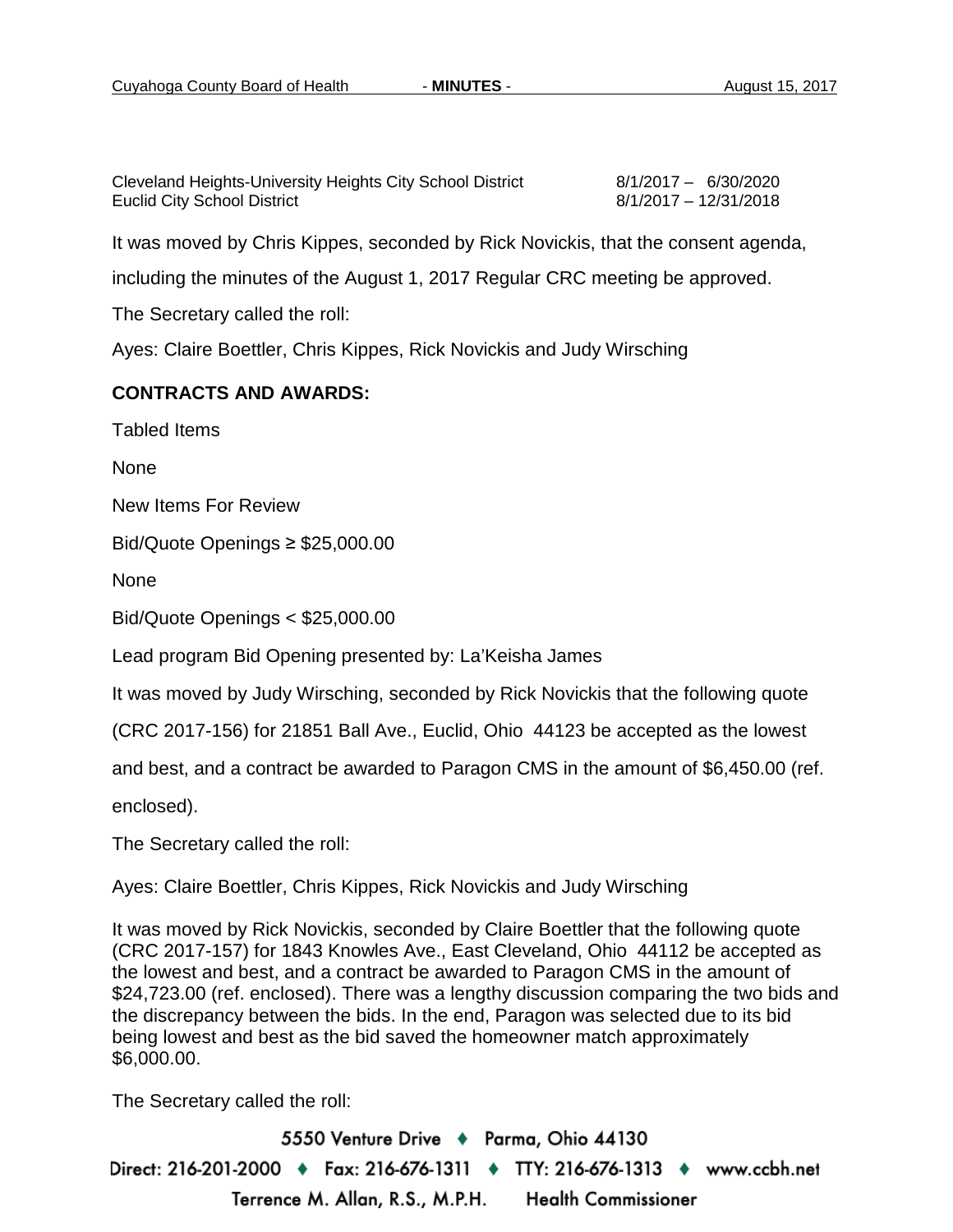Ayes: Claire Boettler, Chris Kippes, Rick Novickis and Judy Wirsching

It was moved by Judy Wirsching, seconded by Chris Kippes that the following quote (CRC 2017-158) for 5584 Kenton Ave., Maple Heights, Ohio 44137 be accepted as the lowest and best, and a contract be awarded to Paragon CMS in the amount of \$5,614.00 (ref. enclosed).

The Secretary called the roll:

Ayes: Claire Boettler, Chris Kippes, Rick Novickis and Judy Wirsching

Expenditures: Contracts up to \$25,000.00

It was moved by Chris Kippes, seconded by Judy Wirsching that the contract (CRC 2017-159) with Rumpke of Ohio Inc. under the 2017 Ohio EPA Mosquito grant from August 1, 2017 through November 30, 2017in the amount of \$10,940.00 be approved.

Presented by: Barry Grisez

Purpose: To clean up the grounds surrounding the East Cleveland Service Department where the accumulation of municipal solid waste and construction and demolition debris creates an ideal environment for mosquito breeding as well as other vectors.

Funding Source: FY2017 Ohio EPA Mosquito Control grant

The Secretary called the roll:

Ayes: Claire Boettler, Chris Kippes, Rick Novickis and Judy Wirsching

It was moved by Rick Novickis, seconded by Claire Boettler that the contract (CRC 2017-160) with Donald G. Bohning & Associates, Inc. to provide civil engineering services and evaluation of the Silver Oak Construction and Demolition Debris Landfill in the amount of \$10,000.00 be approved.

Presented by: Barry Grisez

Purpose: To obtain an estimate for the amount of available space for disposal of construction and demolition debris as part of Phase II of the ARCO site cleanup. The Contractor shall provide preliminary planning and site study professional engineering and surveying services to support the design concepts and proposed site grading associated with the evaluation of the site.

Funding Source: 100% funded through CCBH General Revenue – Financial Assurance from Silver Oak C&DD Landfill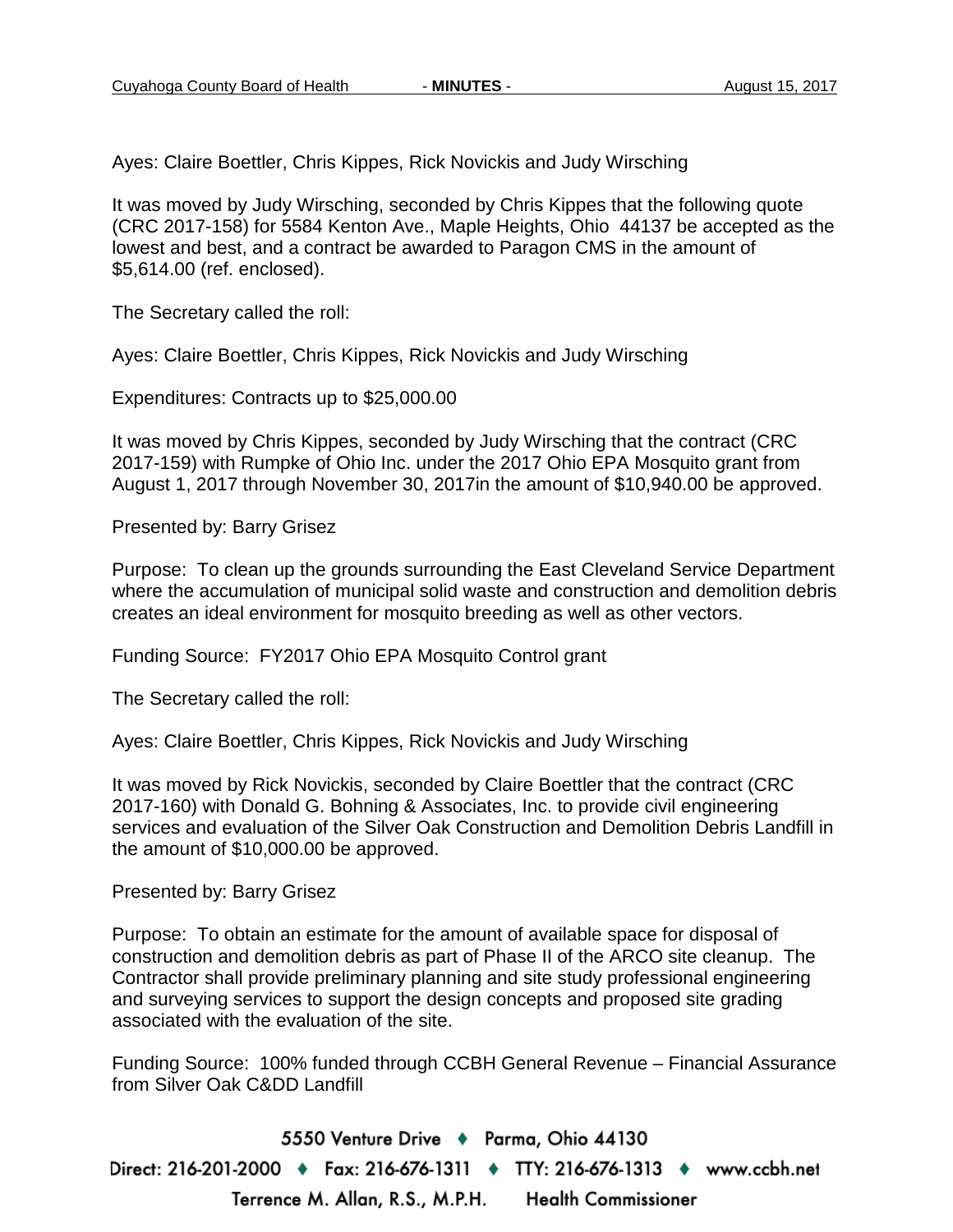The Secretary called the roll:

Ayes: Claire Boettler, Chris Kippes, Rick Novickis and Judy Wirsching

It was moved by Chris Kippes, seconded by Rick Novickis that the contract (CRC 2017- 161) with Ariel International Center for space rental on September 20, 2017 in the amount of \$2,500.00 be approved.

Presented by: Nichelle Shaw

Purpose: To provide meeting space for the HIP-Cuyahoga Policy Roundtable forum being held on September 20, 2017.

Funding Source: 100% reimbursable through FY2017 HIP-Cuyahoga grant

The Secretary called the roll:

Ayes: Claire Boettler, Chris Kippes, Rick Novickis and Judy Wirsching

It was moved by Judy Wirsching, seconded by Rick Novickis that the addendums (CRC 2017-162)to the following contracts under the Prevent Premature Fatherhood (PPF) to extend the contract period from June 30, 2017 through December 31, 2017 and increase the contract amounts as listed below be approved.

Leshun Collins (CRC 2016-49) Increase from \$2,000.00 to \$3,250.00

Purpose: To facilitate group and community forums on the topic of sexual health.

Funding Source: 100% reimbursable through the FY2017 PPF grant.

Jerrold Nash (CRC 2016-60) Increase from \$3,000.00 to \$4,750.00

Purpose: To facilitate group and community forums on the topic of Media and Masculinity.

Funding Source: 100% reimbursable through the FY2017 PPF grant.

Melvin White (CRC 2016-60) Increase from \$2,500.00 to \$4,250.00

Purpose: To facilitate group and community forums on the topic of Legacy Building.

Funding Source: 100% reimbursable through the FY2017 PPF grant.

Presented by: Gloria Agosto-Davis

5550 Venture Drive + Parma, Ohio 44130

Direct: 216-201-2000 ♦ Fax: 216-676-1311 ♦ TTY: 216-676-1313 ♦ www.ccbh.net Terrence M. Allan, R.S., M.P.H. Health Commissioner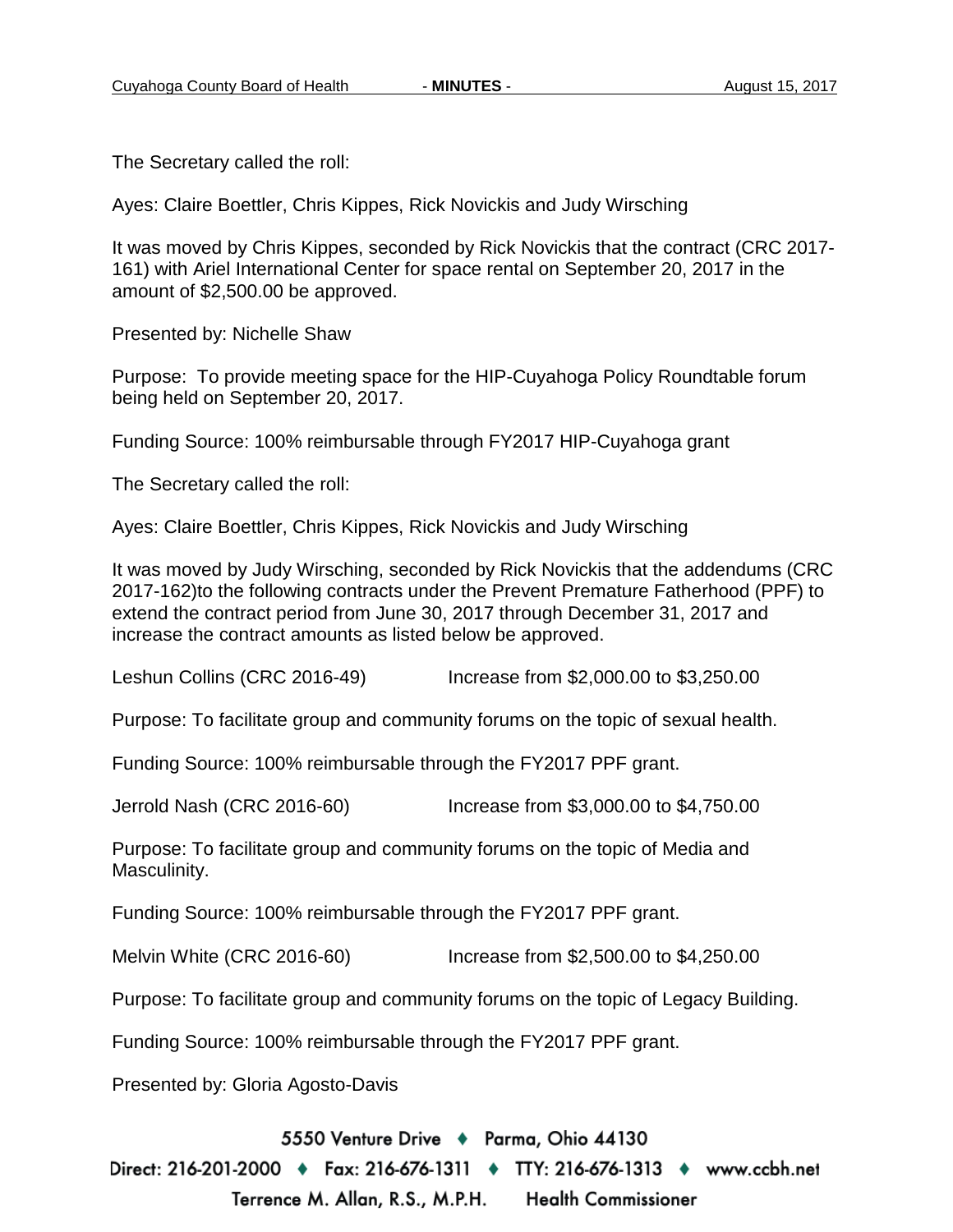Purpose: To facilitate group and community forums on the topic of Legacy Building.

Funding Source: 100% reimbursable through the FY2017 PPF grant.

The Secretary called the roll:

Ayes: Claire Boettler, Chris Kippes, Rick Novickis and Judy Wirsching

It was moved by Judy Wirsching, seconded by Rick Novickis that item CRC 2017-163, a contract with Pathology Laboratories, be tabled for further review at the next regular meeting of the CRC on September 5, 2017 due to a misunderstanding of the term, the total price of the contract and the sources of funds for paying the contract.

Presented by: Andrew Heffron

Purpose: To provide lab testing services for the CCBH Family Planning Clinic.

Funding Source: 100% reimbursable through the RHW grant

The Secretary called the roll:

Ayes: Claire Boettler, Chris Kippes, Rick Novickis and Judy Wirsching

It was moved by Chris Kippes, seconded by Claire Boettler that the contract (CRC 2017-164) with Heidi Gullett, M.D. from June 1, 2017 through May 30, 2018 in the amount of \$10,000.00 be approved.

Presented by: Becki Burke

Purpose: To serve as Assistant Medical Director for CCBH.

Funding Source: 100% funded through CCBH General Revenue

The Secretary called the roll:

Ayes: Claire Boettler, Chris Kippes, Rick Novickis and Judy Wirsching

Revenue Generating Agreements up to \$25,000.00

It was moved by Rick Novickis, seconded by Judy Wirsching that the contract (CRC 2017-165) with The Ratner School from August 1, 2017 through June 30, 2018 in the amount of \$2,459.00 be approved.

Presented by: Debbie Busdiecker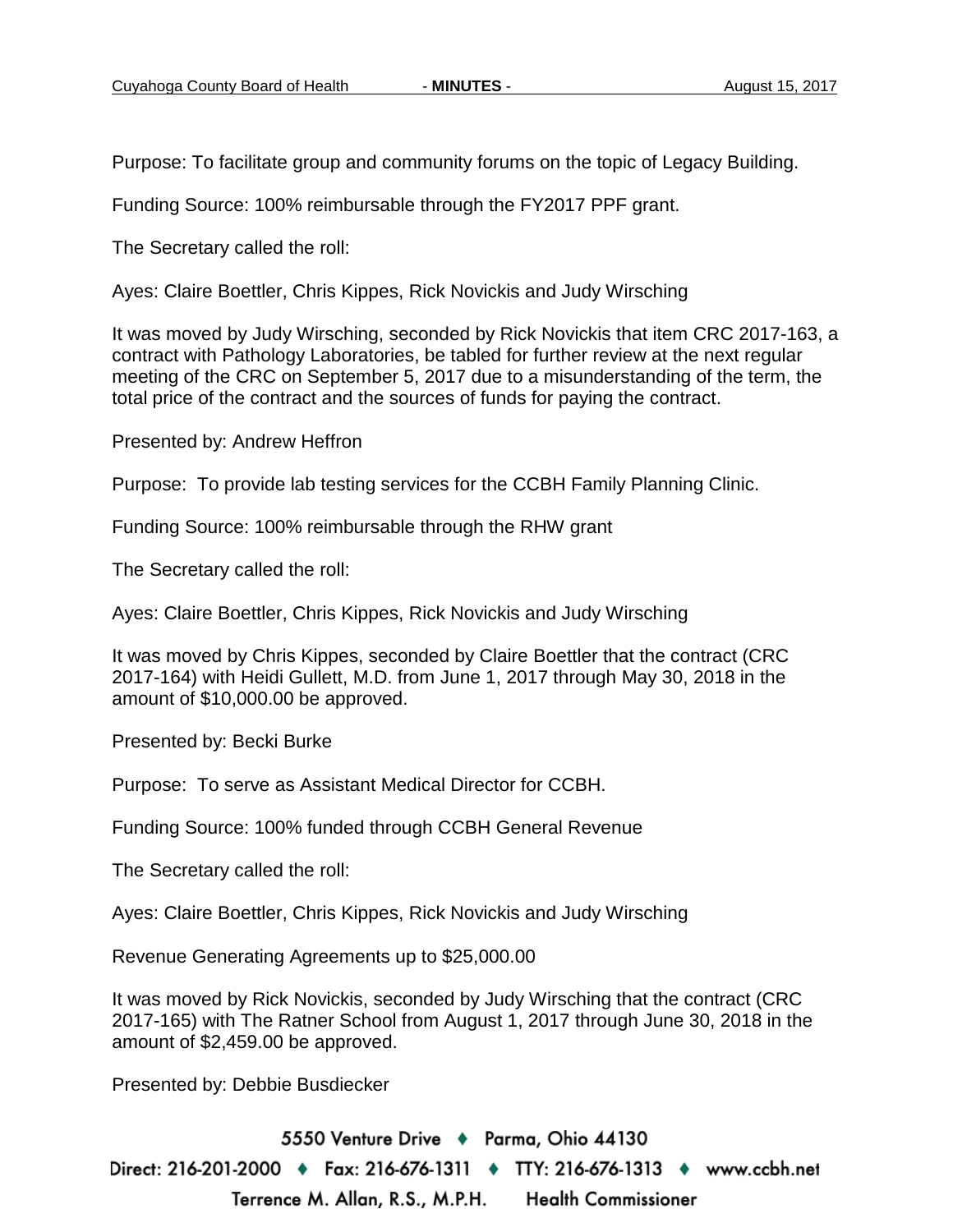Purpose: To provide school health services for students attending The Ratner School.

The Secretary called the roll:

Ayes: Claire Boettler, Chris Kippes, Rick Novickis and Judy Wirsching

Contract Rescissions

None

#### Other Business

Environmental Public Health requested that the Committee re-open the quotes received for lead remediation services at 1473 Cohassett Ave., Lakewood, OH 44107. The Committee authorized a contract with Paragon CMS for remediation services at the August 1, 2017 CRC meeting. Subsequent to the meeting and prior to submission of any written contract to Paragon, Paragon CMS withdrew its quote for the project due to an error on their part related to quoting the full scope of services for the project. Environmental Public Health requested that the Committee consider authorizing a contract with the next lowest quote received for the project. Following this recommendation, a lengthy discussion was held involving the entire committee and Mr. Sobolewski concerning the process of quoting, requirements, if any, of bidders, and the net effect withdrawing the bid would have on the property owner. The Paragon bid was approximately \$7000 less than the next lowest bid. The homeowner match would increase by approximately \$6000 if Paragon's bid was withdrawn. Although there were discussions concerning denying the request, arguments were presented that Paragon should be admonished for its failure to identify its mistake prior to the award of the contract and such action would be short of disciplinary action under the registration regulations.

It was moved by Judy Wirsching, seconded by Rick Novickis that the Paragon quote be withdrawn and that the next lowest and best quote (CRC 2017-151) for 1473 Cohassett Ave., Lakewood, OH 44107 be accepted as the lowest and best, and a contract be awarded to American Builders & Applicators in the amount of \$29,150.00 (ref. enclosed).

The Secretary called the roll:

Ayes: Claire Boettler, Rick Novickis and Judy Wirsching; Nays: Chris Kippes

Public Comment – N/A.

Thereupon, it was moved by Rick Novickis, seconded by Chris Kippes, that the following Motion be adopted: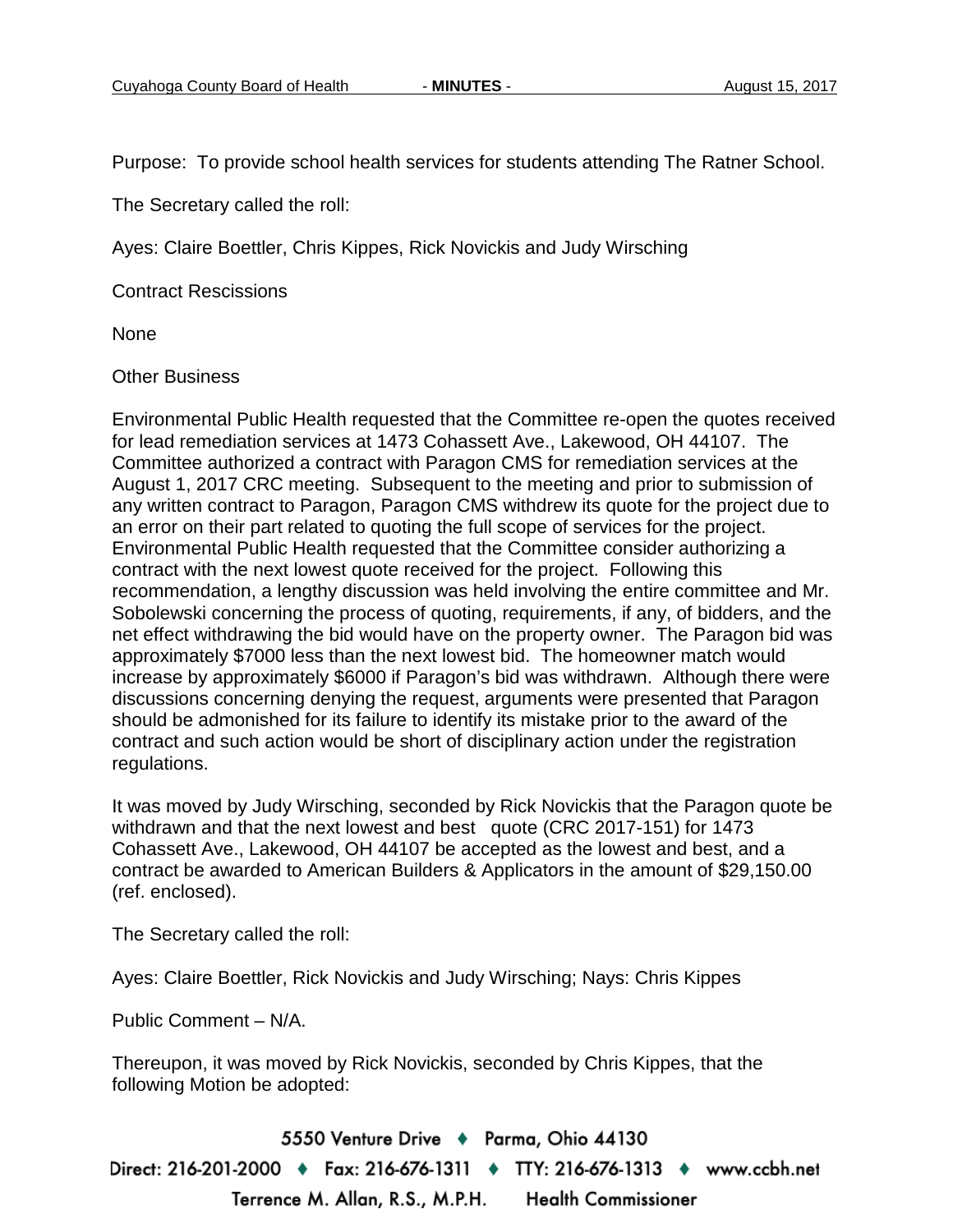BE IT RESOLVED that the meeting be adjourned at 2:46 p.m.

The Secretary called the roll:

Ayes: Claire Boettler, Chris Kippes, Rick Novickis and Judy Wirsching

**Committee Chair** 

Clerk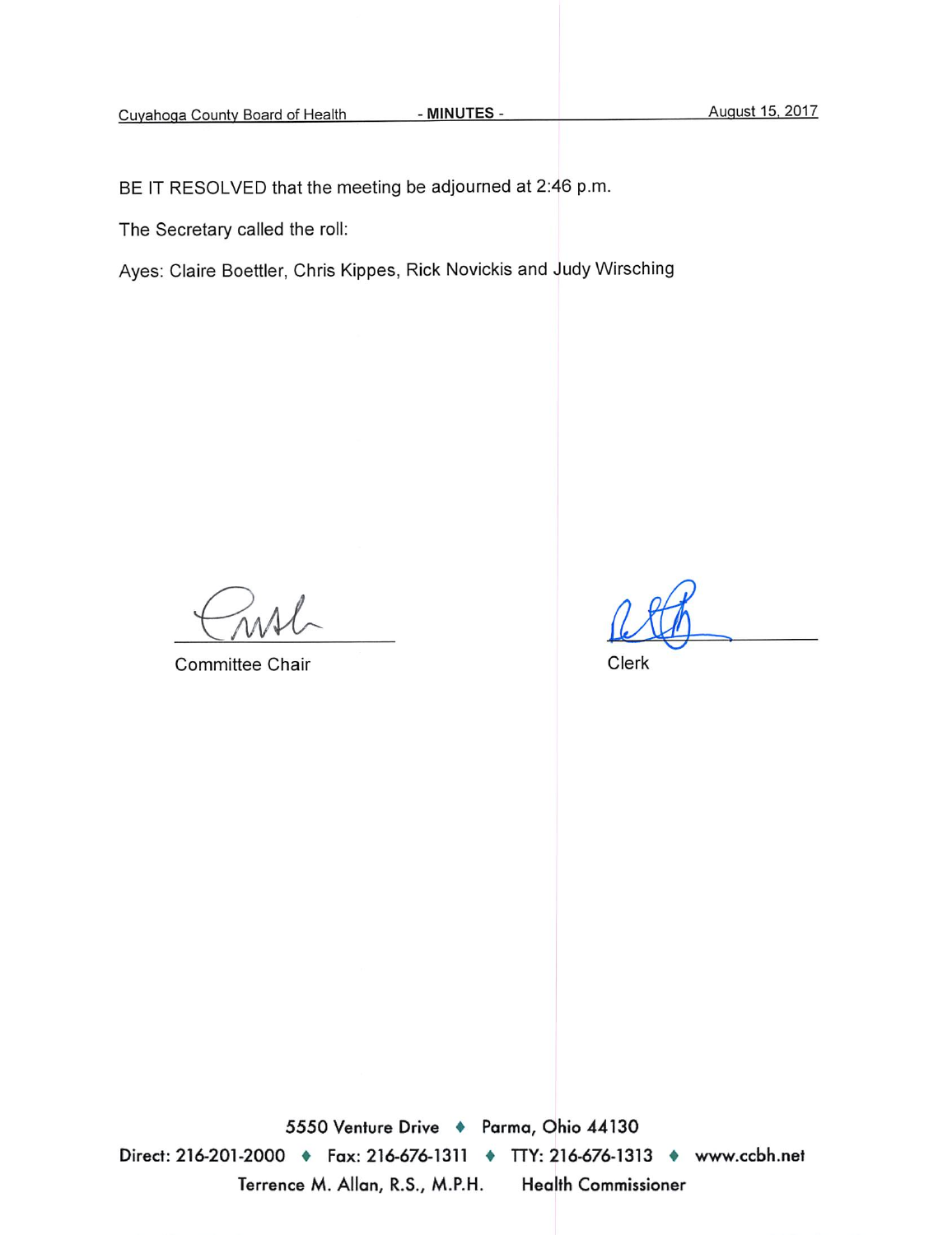### **QUOTE RESULTS**

#### **Project Address**

| Name:             | Fathy Elbagory    |  |
|-------------------|-------------------|--|
| <b>Address:</b>   | 21851 Ball Ave.   |  |
| City, State, Zip: | Eucid, Ohio 44123 |  |
| <b>CRC No:</b>    | CRC 2017-156      |  |

**The following quotes were received and opened:** 

| <b>NAME OF CONTRACTOR</b>       |                  | <b>QUOTE</b> |
|---------------------------------|------------------|--------------|
| American Builders & Applicators |                  | \$6,550.00   |
| Paragon                         |                  | \$6,450.00   |
|                                 |                  |              |
|                                 |                  |              |
|                                 |                  |              |
|                                 |                  |              |
|                                 |                  |              |
|                                 |                  |              |
|                                 |                  |              |
|                                 |                  |              |
|                                 | <b>ESTIMATE:</b> | \$7,670.00   |

**Recommended award: Paragon**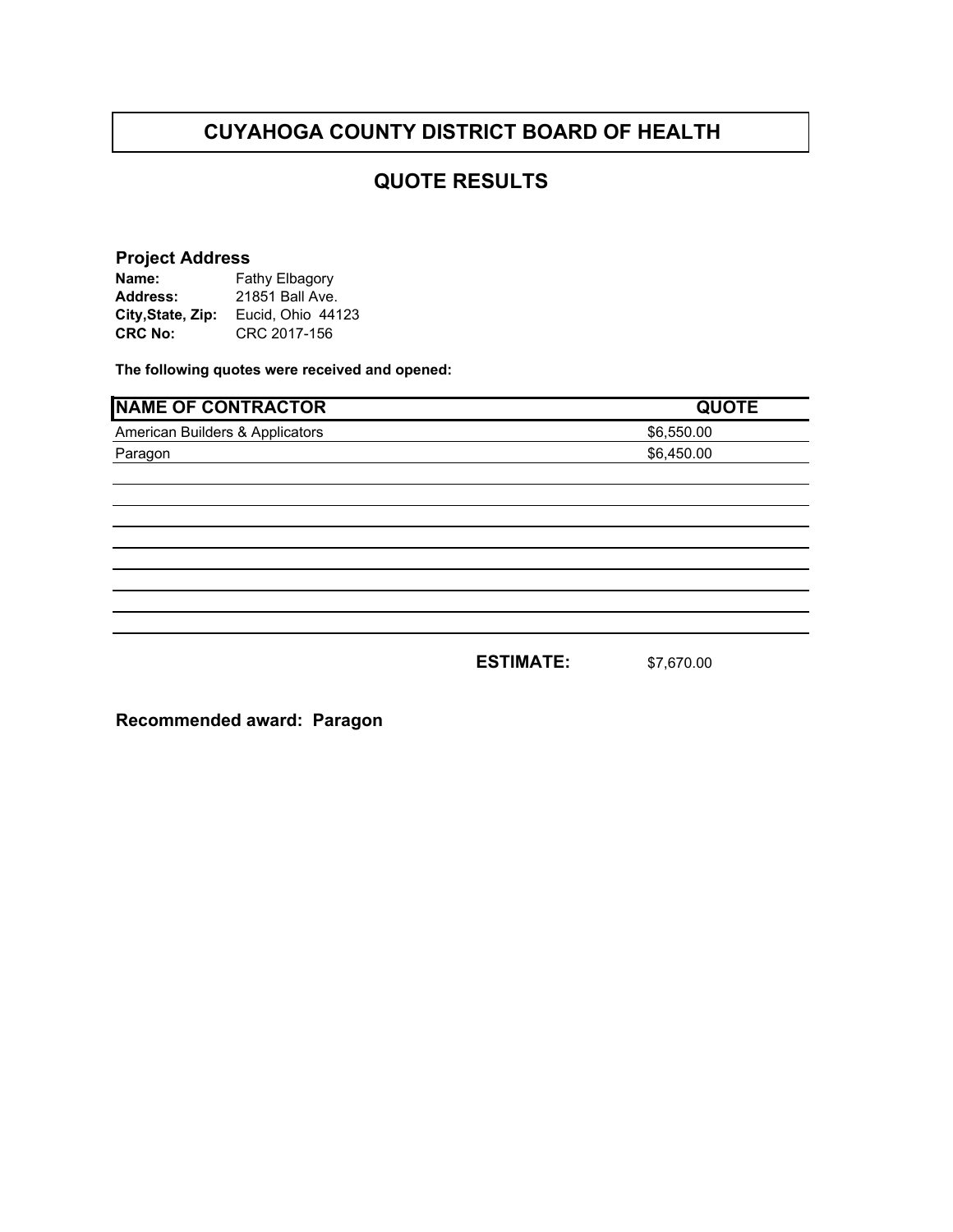## **QUOTE RESULTS**

#### **Project Address**

| Name:             | Neyda Barnes               |
|-------------------|----------------------------|
| <b>Address:</b>   | 1843 Knowles Ave.          |
| City, State, Zip: | East Cleveland, Ohio 44112 |
| <b>CRC No:</b>    | CRC 2017-157               |

**The following quotes were received and opened:** 

| <b>NAME OF CONTRACTOR</b> |                  | <b>QUOTE</b> |
|---------------------------|------------------|--------------|
| Allenbey                  |                  | \$24,840.00  |
| Paragon                   |                  | \$24,723.00  |
|                           |                  |              |
|                           |                  |              |
|                           |                  |              |
|                           |                  |              |
|                           |                  |              |
|                           |                  |              |
|                           |                  |              |
|                           | <b>ESTIMATE:</b> | \$30,975.00  |

**Recommended award: Paragon**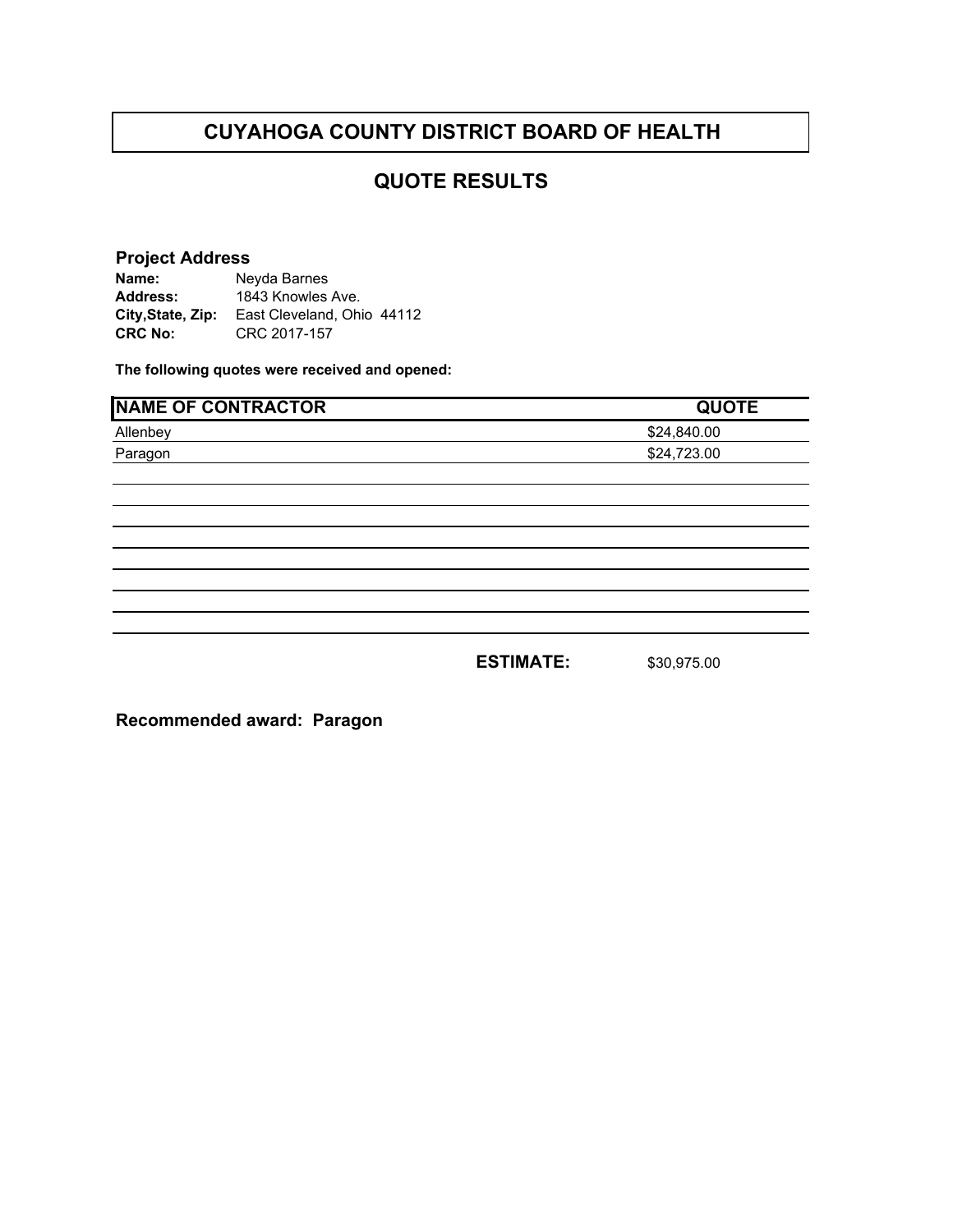# **QUOTE RESULTS**

#### **Project Address**

| Name:             | LaWanza D. MacKenzie      |
|-------------------|---------------------------|
| <b>Address:</b>   | 5584 Kenton Ave.          |
| City, State, Zip: | Maple Heights, Ohio 44137 |
| <b>CRC No:</b>    | CRC 2017-158              |

**The following quotes were received and opened:** 

| <b>NAME OF CONTRACTOR</b>       |                  | <b>QUOTE</b> |
|---------------------------------|------------------|--------------|
| American Builders & Applicators |                  | \$6,800.00   |
| Paragon                         |                  | \$5,614.00   |
|                                 |                  |              |
|                                 |                  |              |
|                                 |                  |              |
|                                 |                  |              |
|                                 |                  |              |
|                                 |                  |              |
|                                 |                  |              |
|                                 | <b>ESTIMATE:</b> | \$8,100.00   |

**Recommended award: Paragon**